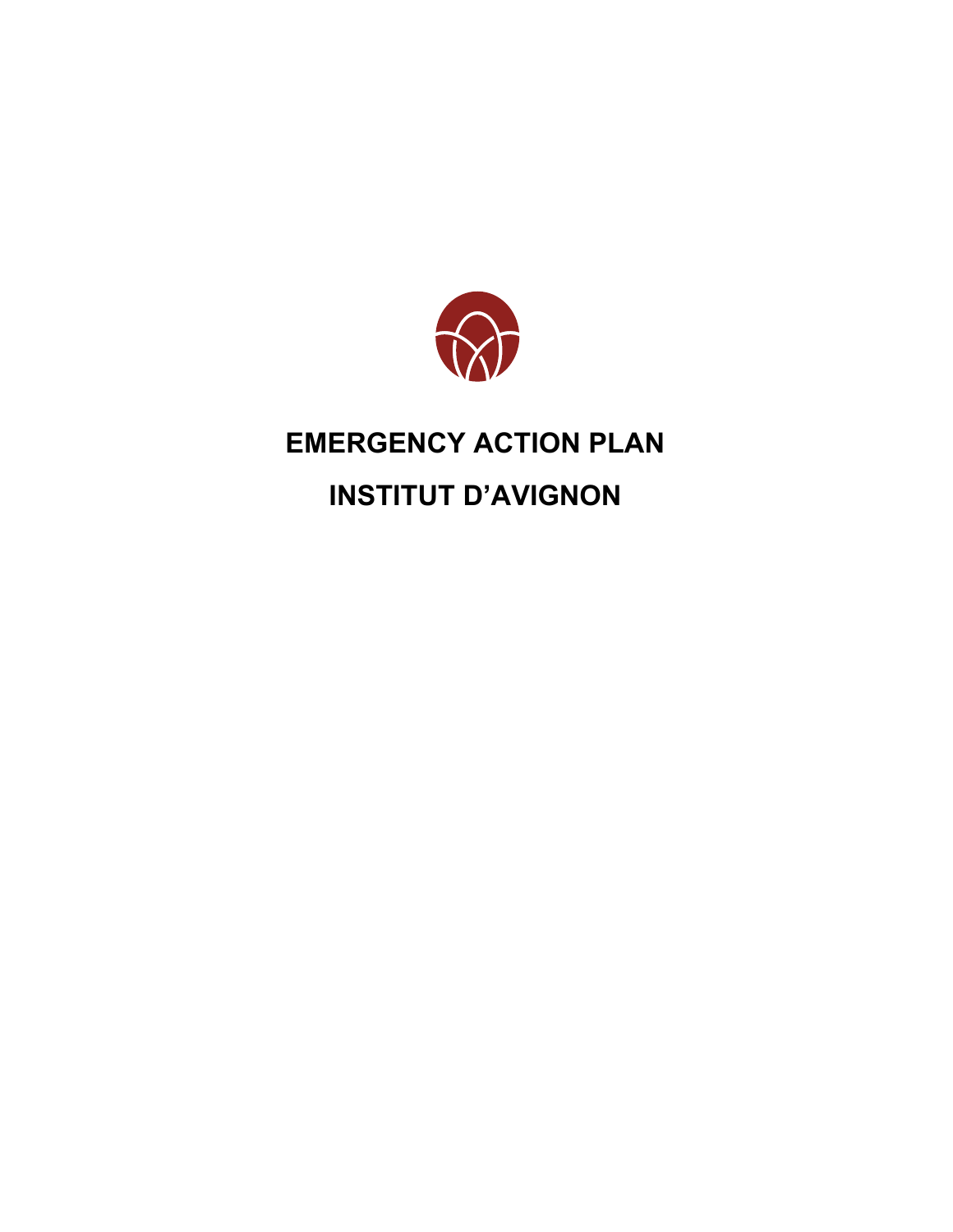

# Table of Contents

| $\mathbf{L}$ | - Student Emergency Card                                        |
|--------------|-----------------------------------------------------------------|
| II.          |                                                                 |
| III.         |                                                                 |
| IV.          |                                                                 |
| V.           | b. Action Plan for INSTITUT D'AVIGNON staff in the case         |
|              | c. Communication Protocols during an Emergency8                 |
| VI.          | Planning for and Managing Evacuations 9                         |
| VII.         | Guidelines for When INSTITUT D'AVIGNON will Contact             |
| VIII.        |                                                                 |
|              |                                                                 |
| Attached:    | Personal Action Plan for students pages 11-14                   |
|              | Responsible Study Abroad: Good Practices for Health & Safety 15 |
|              | Don'ts for Alcohol (OSAC)16                                     |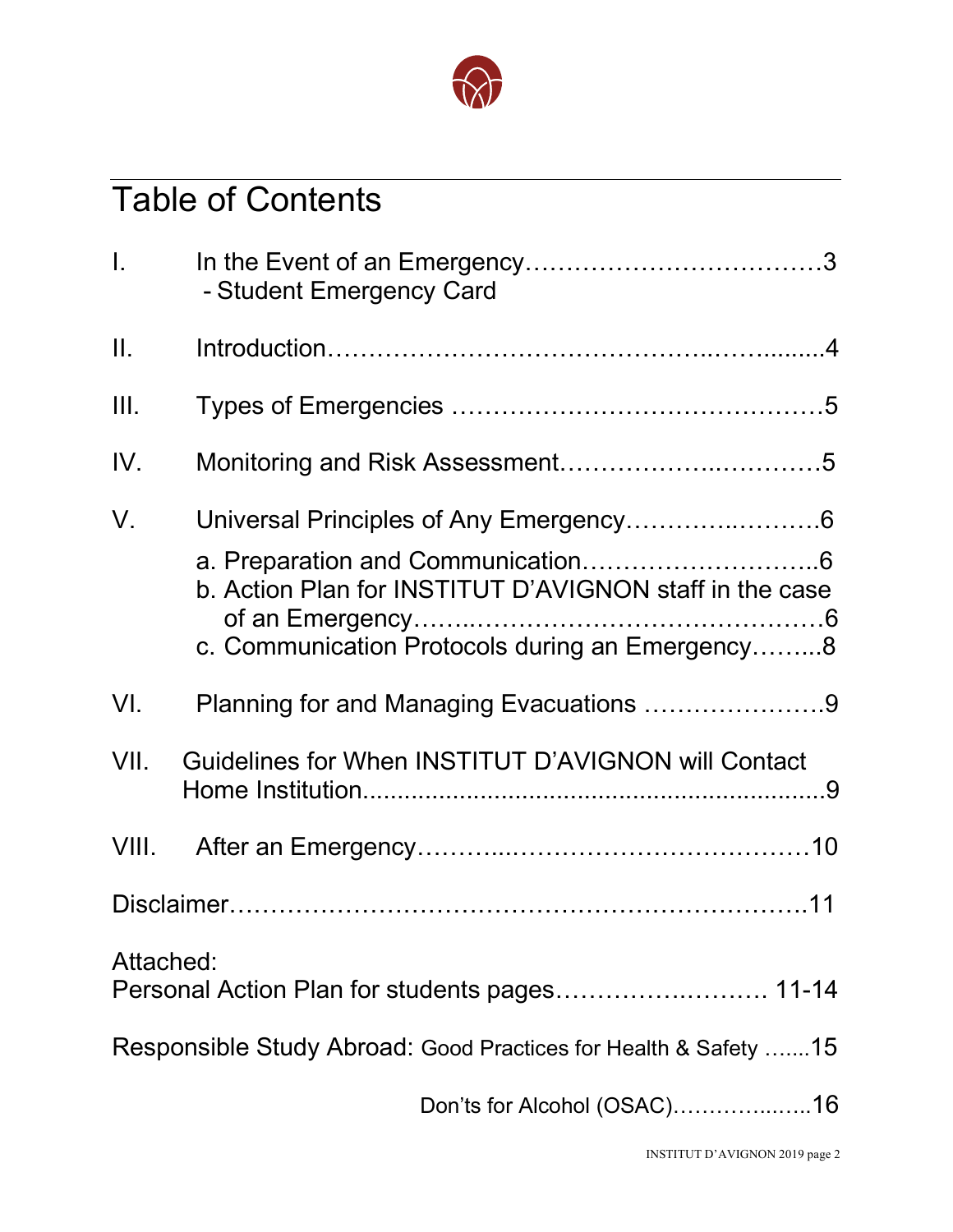

# **INSTITUT D'AVIGNON EMERGENCY ACTION PLAN**

# **a a a a a a a a a a I.In the Event of an Emergency:**

Contact:

# **Christophe Corbin: +33 06 36 19 60 05**

It is Institut d'Avignon's role to assure all students that assistance will be provided in the event of an emergency. Institut d'Avignon seeks to:

- *–* Be present and available in case a question or problem should arise.
- *–* Respond to any worries or concerns and assist each student with any issues that may pertain to them or the group;
- $\mathsf{W}$  reproduced the logotype for print on colored the logotype for  $\mathsf{W}$ *–* Students are briefed on potential risks and advised about actions they can take to minimize risks. This is to be done during orientation in a calm environment to avoid creating a heightened state of anxiety.

# **Student Emergency Information Card:**

\_\_\_\_\_\_\_\_

\_\_\_\_\_\_\_\_\_\_\_\_

\_\_\_\_\_\_

 $\mathcal{L}$ 

You will be provided with the following card. Fill in all missing informations. Be sure to remind your host, your friends etc. that you have this so that they may be able to assist you if you are not able of speaking for yourself.

| Name<br>DOB<br>Citizenship<br>US college/Univ. | Insurance Company 001 202 659 7803<br>Policy #17<br>European "911" # 112 |
|------------------------------------------------|--------------------------------------------------------------------------|
| <b>Emergency Contact:</b>                      | Firefighters + Medical emergency #18<br>Medical non emergency #15        |
| Christophe Corbin: 06 36 19 60 05              | Passport #                                                               |
| French                                         | Date & Place of Issuance                                                 |
| Host:                                          | Blood Type                                                               |
|                                                | <b>Special Medical Conditions</b>                                        |
| Parent/Guardian Contact info:                  |                                                                          |
|                                                | Surgery Authorization Yes / No                                           |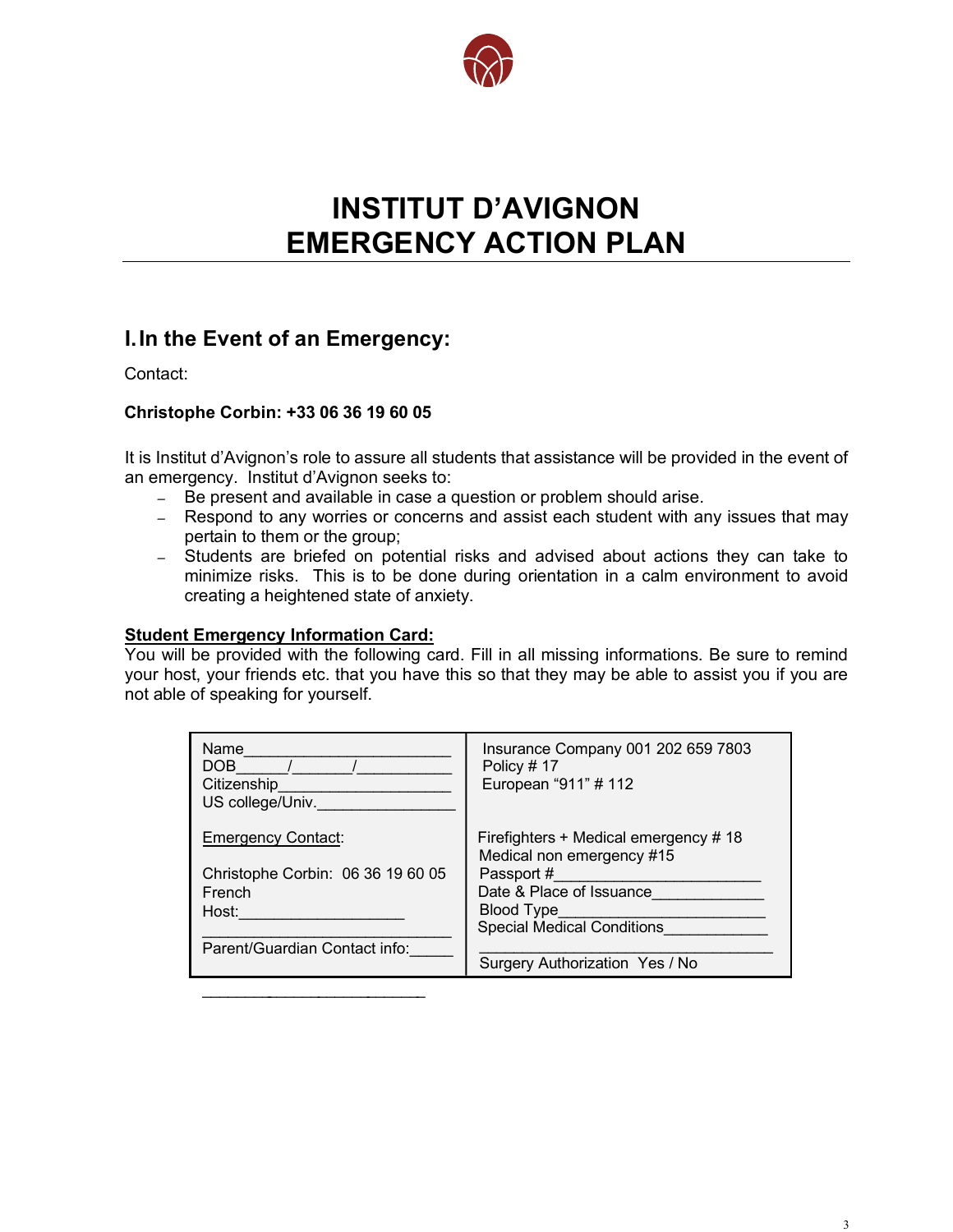

# **II. Introduction**

## French Facts

According to the US Department of State (travel.state.gov) France "has been assessed as Level 2. Exercise increased caution due to terrorism."

Largeling disaspecting tourists. Offices against visitors are generally crimes or opportunity,<br>though these crimes are more likely to involve violence late at night or when the victim resists the<br>eripsinal. Behberies invol I ourist sites and the public transportation system are locations where criminals routinely opera<br>In addition to wallets and passports, smart phones and small electronic devices are particular According to the same source: "Consular officials throughout France report that U.S. citizens are frequently victims of **pickpockets** and robbed or victimized in a variety of **scams** usually targeting unsuspecting tourists. Crimes against visitors are generally crimes of opportunity, criminal. Robberies involving physical assault do occur in Paris and other major urban areas. Tourist sites and the public transportation system are locations where criminals routinely operate. targets. Smart phones and computers, but specifically Apple products, cost more in France than in the U.S. and are targeted by local thieves and pickpockets. Be wary of where your laptop or smart phone is used or stored."

"French and U.S. authorities are concerned about both European citizens traveling to Syria to wage jihad and returning to France to conduct terrorist acts and individuals who have become radicalized in France or are directed/inspired by ISIS. The borders are relatively open, and there are a significant number of supporters of terrorist organizations residing in country.

## **Terrorism Threat**

Terrorist attacks by foreign fighters are considered the most lethal threat in France. Foreign fighters and homegrown extremists directed/inspired by ISIS or self-radicalized are difficult to detect and counter…

The government maintains a threat rating system known as "Vigipirate." There are three threat levels: Vigilance, Enhanced Security Risk of Attack, and Imminent Attack.

Although U.S. citizens have not been specifically targeted in terrorist attacks in France in the past few years, several have become victims in recent attacks. Terrorist organizations continue to aspire to attack American interests worldwide. Travelers should remain vigilant. Immediately report unattended packages observed in public places or any other suspicious activities to law enforcement authorities."

## **Civil Unrest**

"Protests and demonstrations routinely occur throughout France, especially in major cities. These protests range from concern over work conditions/wages to the environment. While protests are generally non-violent, some have resulted in property damage and minor injuries. Most protests are announced in advance by the organizers and require prior approval from the police. However, unapproved and spontaneous protests do occur. […]

It is always advisable to avoid demonstrations, as even peaceful demonstrations may turn violent."

Despite the fact that acts of terrorism, crime and socio/political unrest that could endanger a student in France are highly unlikely, it is still imperative that all students be prepared and vigilant as they arrive in a new environment. The best defense in any emergency situation is being prepared.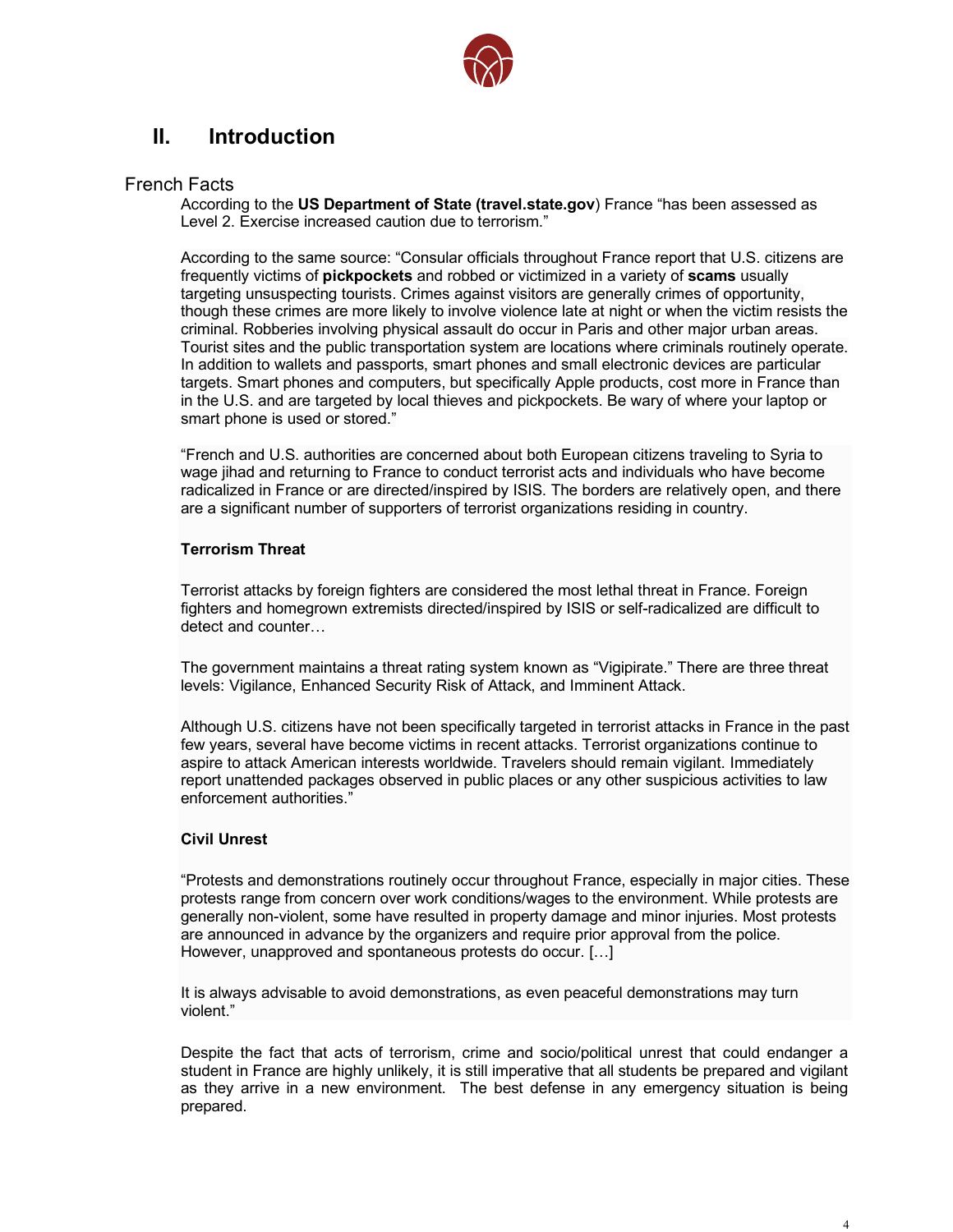

# What is an Emergency?

An emergency is any significant event with potentially severe consequences that requires immediate action or response. INSTITUT D'AVIGNON seeks to assist in the preparedness of all students by providing an outline for students and host to follow in the event of an emergency.

Students should consult this Emergency Action Plan in the event of:

- Medical Emergencies (accidents, injuries, epidemics)
- **Terrorism**
- **Crime**
- Natural Disasters (i.e., hurricanes, typhoons, earthquakes, floods, fires)
- Natural Disasters (i.e., hurricanes, typhoons, earthquakes, floods, fires)<br>● Socio-Political Unrest (civil and political unrest, riots and demonstrations, etc.)
- Technical Failures (i.e., communications system failures, power failures)
- **and White** Environmental Catastrophes (i.e., nuclear hazards, pollution, water and air contaminants)

All of these emergencies have several aspects in common:

- They can result in a disruption, early termination, or cancellation of a travel abroad program or the closing of a foreign university or other host institutions.
- They usually cause significant emotional stress to the individuals involved.
- They can be managed.

In the event of an emergency, it is crucial to contact the staff of INSTITUT D'AVIGNON immediately. Be sure to inform friends and visiting family of the protocol established in case of an emergency so that they may contact INSTITUT D'AVIGNON on your behalf if need be.

# **III. Types of Emergencies**

Response plans for specific types of emergencies are intended to address scenarios predicted to be most likely; however, since it is impossible to predict all potential emergencies, students should consider provided information and customize a response using a combination of their best judgment and consultation when possible. Emergencies can affect single individuals or an entire group.

General recommended action plans are described here in protocols for specific types of emergencies such as: medical emergencies and evacuation, family crises, accidents and injuries, student death, petty crime, physical and sexual assaults, missing persons, terrorism, natural disasters, environmental hazards, and civil unrest and political uprisings.

Though some events could require immediate emergency action other incidents (pickpocket theft, minor injury-not requiring hospital visit, loss of luggage, etc.) should still be reported to the INSTITUT D'AVIGNON staff. If your host family is not available to assist or in the case you are not residing with an INSTITUT D'AVIGNON host, the staff will be available to assist you as needed.

# **IV. Monitoring and Risk Assessment**

If they haven't done so beforehand, all students on arrival in Avignon should register with the State Departments **Smart Traveler Enrollment Program (STEP) (**https://step.state.gov/step/**)** for travel advisories and information for France, but also for countries they may choose to visit while in Europe.

INSTITUT D'AVIGNON staff in France and in the US actively keeps informed of potential risk by staying abreast of the latest information and consulting the following organizations:

- Travel advisories issued by French and U.S. government sources and organizations (www.travel.state.gov, www.osac.gov, www.diplomatie.gouv.fr/en/, wwwn.cdc.gov/travel/default.aspx, www.who.int/countries/en/)
	- U.S. embassy France officials (http://france.usembassy.gov)
- SECUSSA (Section on U.S. Students Abroad) of NAFSA: Association of International Educators (www.nafsa.org)

• Other education abroad programs in France through APUAF (Association of American University Programs in France)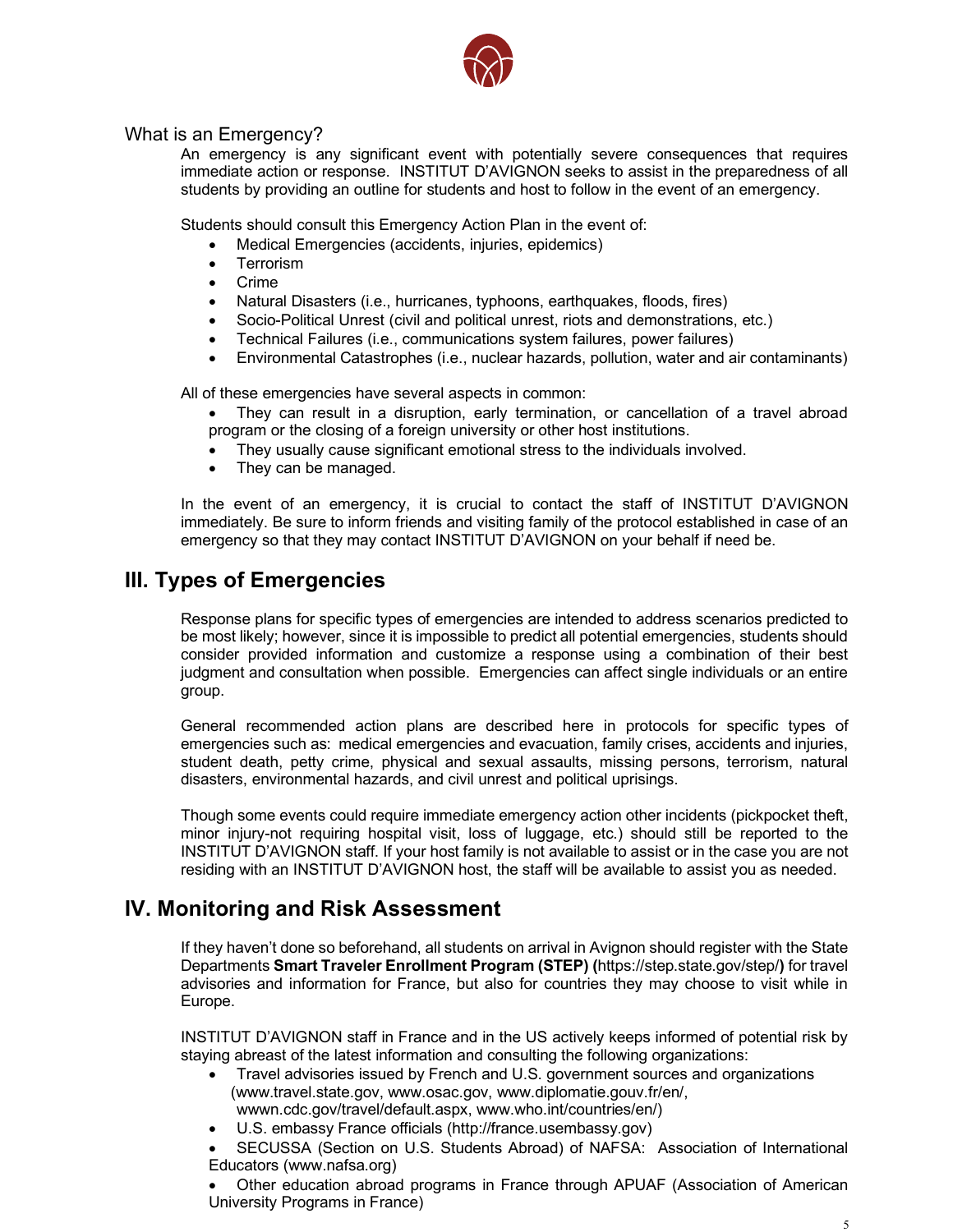

# **V. Universal Principles for Any Emergency**

# **PREPARATION AND COMMUNICATION**

can we help to maintain the efficiency of our communication plan. informed by email. Students should contact INSTITUT D'AVIGNON's US office so that they may An online briefing for all participating students will be scheduled in early April, 2019. You will be receive a briefing by phone prior to departure (email ccorbin1@brynmawr.edu to make a phone appointment). INSTITUT D'AVIGNON stresses that students provide their parents with the contact information for both the Avignon office and the US office to ensure an open communication and dialogue at all times. Only by being prepared and by creating proper channels of communication

## **Upon Arrival**

**and White**<br>The INSTITUT D'AVIGNON staff provides a comprehensive orientation once students have<br>arrived in Avignon, During this gripptation onch student is given the cell phane number of all staff arrived in Avignon. During this orientation each student is given the cell phone number of all staff members in the Avignon office. The director and administrative assistant are available after hours as needed. Students are assisted in obtaining a cell phone on arrival so that the staff and hosts may also reach the students in case of an emergency. During the orientation, INSTITUT D'AVIGNON staff review local health, safety, and security guidelines and emergency preparation and protocols, including emergency contact instructions. Students need to know what steps to take in the event of an emergency and where to meet if the group is dispersed. The students are also informed that their hosts are aware of how to contact the INSTITUT D'AVIGNON staff in case of emergency. A series of documents are provided with this information for this purpose.

problems, or emergency information if needed. Within the first few days of the program, once each student is equipped with a working phone for France, the staff can communicate via "group" text messages to inform the students of changes,

## **Program policies**

- INSTITUT D'AVIGNON staff informs students during orientation that all students who make plans to travel outside of Avignon overnight are required to inform Cécile Boissonnat prior to departure, leaving a clearly written itinerary and contact information.
- policy creates safety concerns, disrupts courses, and will result in your exclusion from the • Students are not allowed to skip classes to travel outside of Avignon. Such violation of our **program except** in the case you were granted special exemption by the Director.
- Students MUST inform their host families by phone call or text message if they make plans not to return for the night.
- Serious crimes and incidents are reported to and documented with the local police with the assistance of the INSTITUT D'AVIGNON staff or host family.

# **ACTION PLAN FOR INSTITUT D'AVIGNON STAFF IN THE CASE OF AN EMERGENCY**

- 1) Contact all students.
	- Determine whether they are accounted for and safe.
	- Determine and record their present location.
	- Instruct them where to go and what to do given the circumstances.
- 2) Assess the situation and any threats or dangers it poses to students.
	- What specific threats or danger do they face?
	- What immediate steps can and should be taken to reduce harm, danger or threat level?
	- Are people safer staying where they are? If not, then where?
- 3) Notify Lisa Kolonay (avignon@brynmawr.edu) so that she may send or call campus contacts with updates throughout the crisis and regularly in the hours and days following regarding the condition, safety and location of students and to pass along new information as it becomes available or as conditions change.
- 4) Maintain a written log of the crisis. Include specific dates, times, actions taken, communications, and all other relevant details, beginning with your first notice of the emerging crisis and everything through to its completion, including follow-up.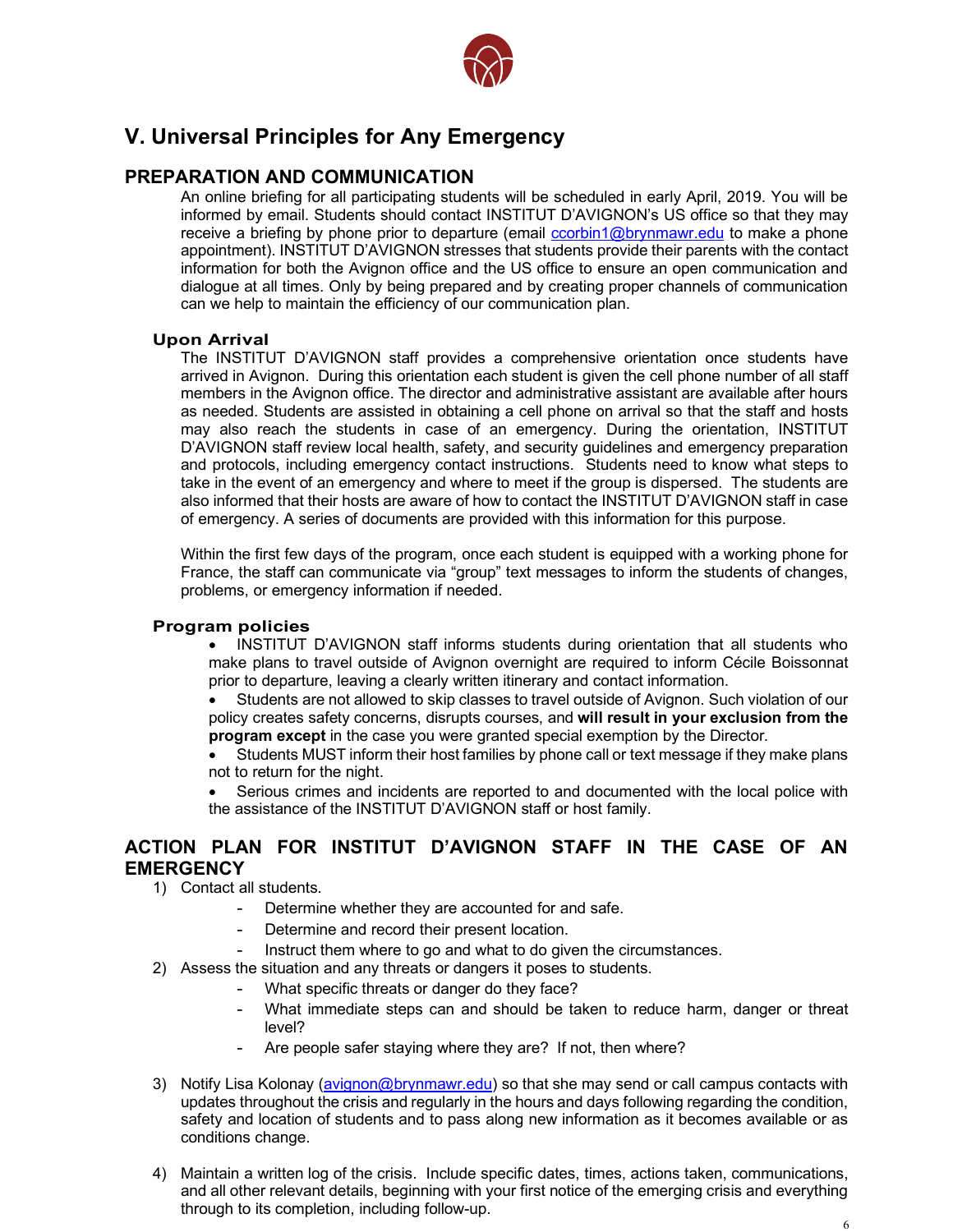

## **Continuing Communication**

- INSTITUT D'AVIGNON staff maintains periodic communication with program participants.
- about the local situation and certify that students are informed of current events, both formal • In times of concern, INSTITUT D'AVIGNON staff encourages students to keep informed and informal, that include discussions of security.

Local Reduction State is all ecolor may supersede the individual wishes of students. While every person<br>responds to and deals with crises uniquely, there is little time "in the heat of the moment" to they need to understand the reality of "autonomy vs. authority" before an emergency occurs so<br>they are prepared to follow the procedures designed to help them. This expectation shall be These responsibilities may, at times, appear to conflict with the values or respect for the student's individual autonomy and independence. In matters relating to personal safety, INSTITUT D'AVIGNON staff's direction may supersede the individual wishes of students. While every person negotiate the handling of a crisis. Students must quickly heed all orders to respond. Therefore, they need to understand the reality of "autonomy vs. authority" before an emergency occurs so communicated to students by the INSTITUT D'AVIGNON staff.

Students can play a major role in developing a working communications system by:

- Understanding how to contact emergency resources that have been provided
- Keeping the INSTITUT D'AVIGNON Director or Administrative Assistant informed of your whereabouts
- Staying in touch with other students
- Following procedures stipulated in this plan

#### **Initial Steps in the Event of an Emergency**

future contact plans. Students are provided with instructions as to whether to travel to a group mooding place of to formally at carrent receased. **Creations create are to carrieries to avoid unnecessarily alarming their families and others at home with panicky phone calls, text** messages or e-mails. Level heads abroad and at home are the best way to insure rational, INSTITUT D'AVIGNON staff locates all students, ascertains their welfare status, and establishes meeting place or to remain at current location. **Students should also be cautioned to avoid**  carefully considered procedures.

participant first and refers to the signed "Student Health Form" for guidance. A call will be placed<br>the sumble educinistative excitent this Kelancy who will then contact the hange institution to For all emergencies, INSTITUT D'AVIGNON staff seeks needed emergency health care for any to our US administrative assistant, Lisa Kolonay, who will then contact the home institution to inform them of the status of the student.

INSTITUT D'AVIGNON will be prepared to report on the following:

- 1. A summary of the immediate situation,
- 2. The safety of all program participants,
- 3. The geographic proximity of the program to the crisis,

4. The impact of the crisis on the quality of life (availability of food, potable water, medical supplies, the protection of law and order),

- 5. The target of the unrest, if the crisis is political,
- 6. The intensity of military presence in the area of the program, and
- 7. The continuance of infrastructure to fulfill the itinerary, classes in our program site.

INSTITUT D'AVIGNON will establish an agreed upon time and schedule for subsequent telephone or other contact during this initial contact. The frequency of subsequent contact will depend on the acuity of the situation and developing circumstances.

#### **On-going Communication throughout the Emergency**

INSTITUT D'AVIGNON promises to maintain ongoing communication with the goal to process information, develop contingency plans, and provide such assistance as:

- Liaison with the US home campus
- Communication with parents, family, etc.
- Communication with participating students
- Logistics coordination (transportation, supplies, housing, etc.)
- Financial and administrative advice
- Information gathering and processing (including media relations)
- Liaison with the US Embassy in Paris and/or the US Consulate General in Marseille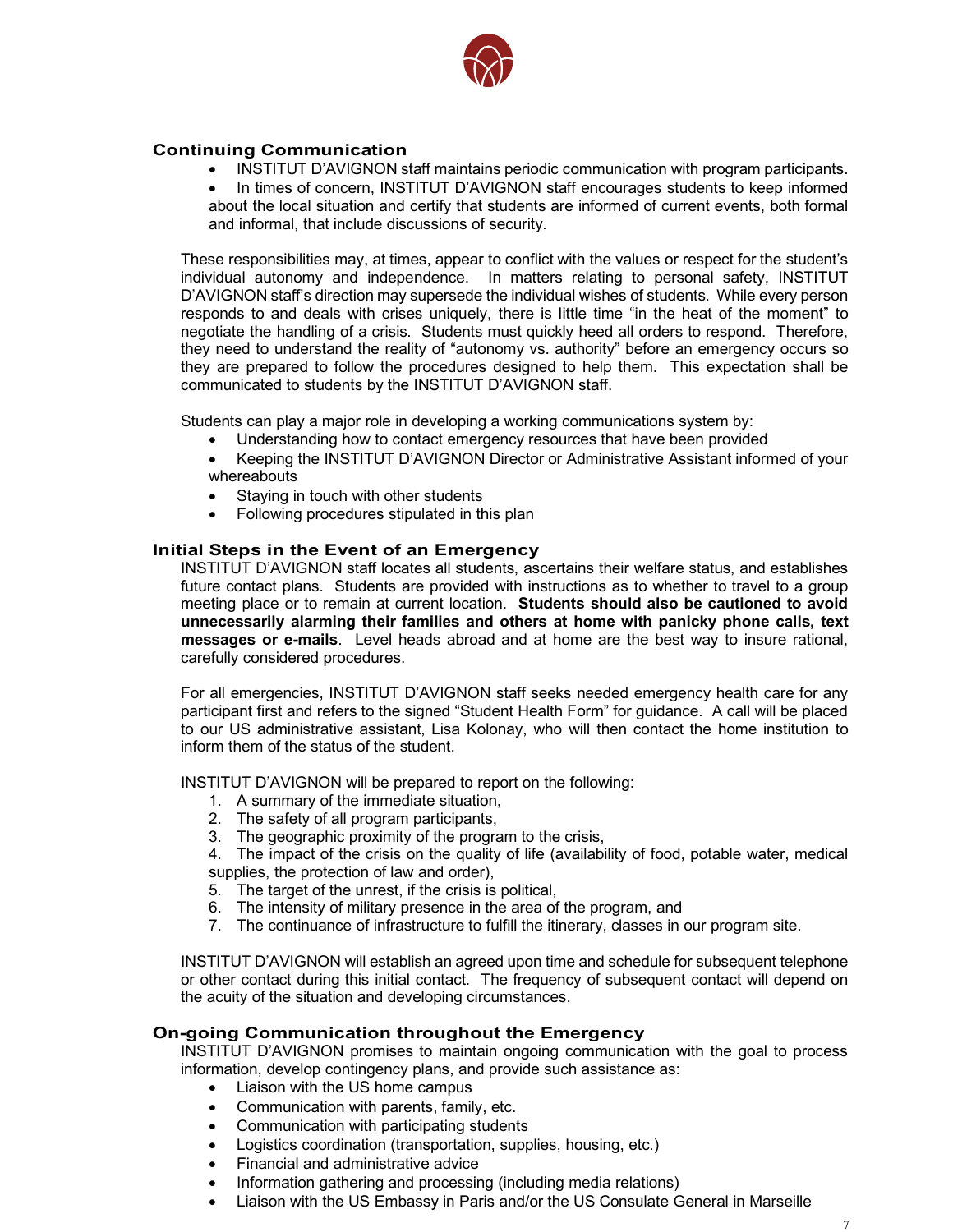

• Liaison with French government, police, military, etc.

orientation INSTITUT D'AVIGNON staff is able to identify all stakeholders so that in the case of an **Who are the stakeholders?** INSTITUT D'AVIGNON communicates necessary information to all authorized stakeholders: participants, family members, and home campus community. During emergency they may be able to maintain regular contact with them throughout the emergency, apprising them of developments as they occur and providing appropriate support.

#### **Decision-Making in Time of an Emergency**

In any emergency, institution directly. When an inability to communicate makes consultation<br>the student's host institution directly. When an inability to communicate makes consultation and in collaboration with the US Embassy in Paris or the US Consulate General in Marseille.<br> In any emergency, INSTITUT D'AVIGNON staff will immediately communicate with a member of impossible, INSTITUT D'AVIGNON can make the decision to evacuate the students, if required,

# **COMMUNICATION PROTOCOLS DURING AN EMERGENCY**

#### **General Info about INSTITUT D'AVIGNON's Protocol for communication on behalf of a student**

- Be factual don't speculate or give opinions
- Be disciplined be aware of what you say and to whom
- Be discreet maintain confidentiality
- Be compassionate treat victims and families with utmost respect
- Be professional anything you ever write or email may end up in court and never go away – anyone you speak to may be asked to recount the conversation in court

#### **Family Communications**

• INSTITUT D'AVIGNON will contact parents only if the student is still in danger (ex.  $\mathcal{B}$ en (ex. Suicidar) or to someone eise missing) or is a danger to her/himself (ex. suicidal) or to someone else

- If possible, have the student call parents in presence of INSTITUT D'AVIGNON staff<br>continue formities cortu
- Inform families early
- Keep them updated
- Be factual, disciplined, discreet, compassionate and professional
- Have a single contact person in the family
- Have student call parents back when the problem is resolved so they don't continue to worry

#### **Example of Emergency: Sexual Assault**

- *Assess safety of victim and other participants and staff*
- *Assess physical injuries*
- Message to victim: "We believe you, it is not your fault, we care about you"
- *Give options and control to victim; for example, she/he may want to manage the experience without parents being notified and this is her/his prerogative*

• Inform of immediate choices: morning after pill, retro viral drugs, shower/not (not showering will help maintain the integrity of evidence), rape kit

• **Ensure that forensic evidence is collected within 12 hours** of the incident and if the crime is going to be reported the victim should not shower, bathe, douche or destroy any of the clothing worn at the time of the assault, and *not disturb anything in the area where the assault occurred. It is important to preserve all physical evidence for possible court use.*

• *Maintain confidentiality*

• *Be sure the student is safe from additional attacks by the perpetrator or others; do not leave the victim alone or with strangers, even health care workers*

• *Help victim access counselor and medical care* (INSTITUT D'AVIGNON provides contact information for English speaking counselors and 24hour help lines in English on Google Docs in the document "Infos Pratique")

• *Inform student of next options and provide assistance: stay in program abroad, return home, identify academic and financial impact of these options*

Similar Examples of Emergencies: Pick-pocketing, theft, harassment, aggression. Students can refer to the lines in italic above as universal responses to emergencies listed above.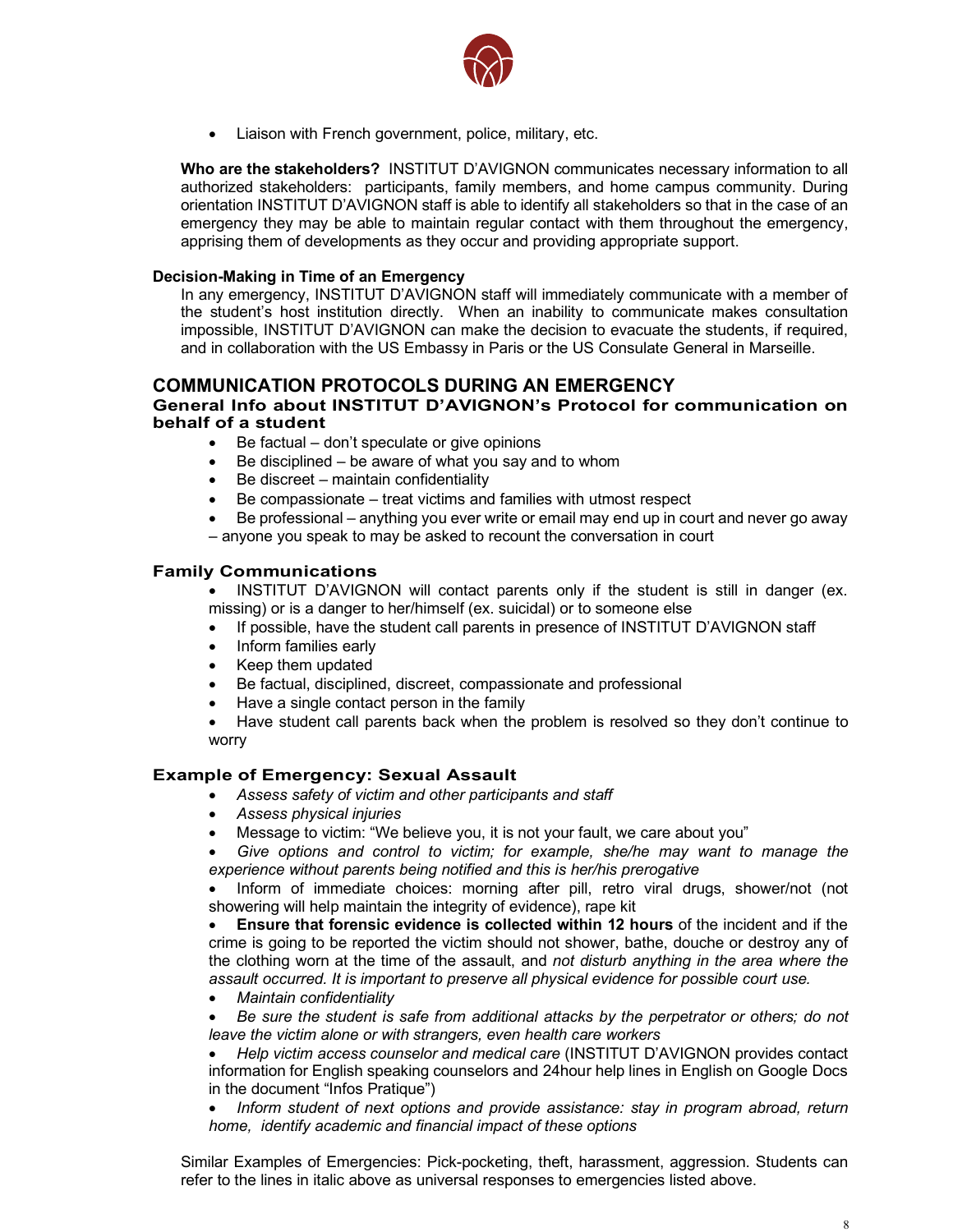

# **VI. Planning for and Managing Evacuations**

In order to manage evacuations, many programs use a three stage model to identify alert status based on the standard established by the US embassies. Stages must be clearly defined and communicated to participants. The stages are:

- Stage I Standfast: impending emergency, remain at site
- Stage II Consolidation: go to prearranged assembly point, prepare for withdrawal Stage III – Evacuation: leave as a group for safe haven

Progression to and from stages would be determined by INSTITUT D'AVIGNON, using the<br>emergency information provided by the French authorities and US Embassy. During orientation Progression to and from stages would be determined by INSTITUT D'AVIGNON, using the students will be informed of this process.

**and White** Specific action plans for each stage are communicated before any crisis to the program participants and updated as necessary. Specific action plans may include:

- How participants will be notified about an emergency and the stage that is in effect, as well as how changes in the stage will be communicated to students
- What participants must do (or not do) at each stage
- What participants should bring and what to leave behind
- What participants should say to local nationals, friends, and colleagues

• INSTITUT D'AVIGNON procedures for notifying students' families and emergency contacts

• How to prepare (i.e., stock supplies, pack evacuation bag)

air, sea, private, commercial, and/or military). Instructions on how to move from one site to another. When planning for evacuations, communication about travel methods and routes should be as specific as possible (over land,

• Alternatives/contingencies if plan fails (communications, travel, safe havens). Alternative methods of travel and routes need to be presented and prioritized in the event that the usual routes are no longer safe or feasible.

# **VII. Guidelines for When INSTITUT D'AVIGNON will Contact Home**  $\frac{1}{2}$ **Institutions**

The following section provides information on when and how home institution staff will be notified in the event of an emergency.

## **Immediate Notification of Home institution**

- Serious illness or injury to a student
- Death of student
- Student is a victim of violent crime
- Student is accused of a crime
- Student has an emergency at home that requires immediate action

Student is behaving in a way that endangers self, institution and/or creating a climate detrimental to success of students

#### **Immediate Notification of French Law Enforcement Authorities Required**

- Student is a victim of violent crime
- Loss of identification or passport

#### **Notification of French Law Enforcement Authorities Recommended**

• Student is a victim of a non-violent crime

#### **Notification of the Host Institution Recommended within Two Days**

- Student has illness where class is missed for more than two days
- Minor injury to Student
- Student is a victim of a non-violent crime
- Student is not succeeding/adjusting
- Student has an emergency at home that does not require immediate action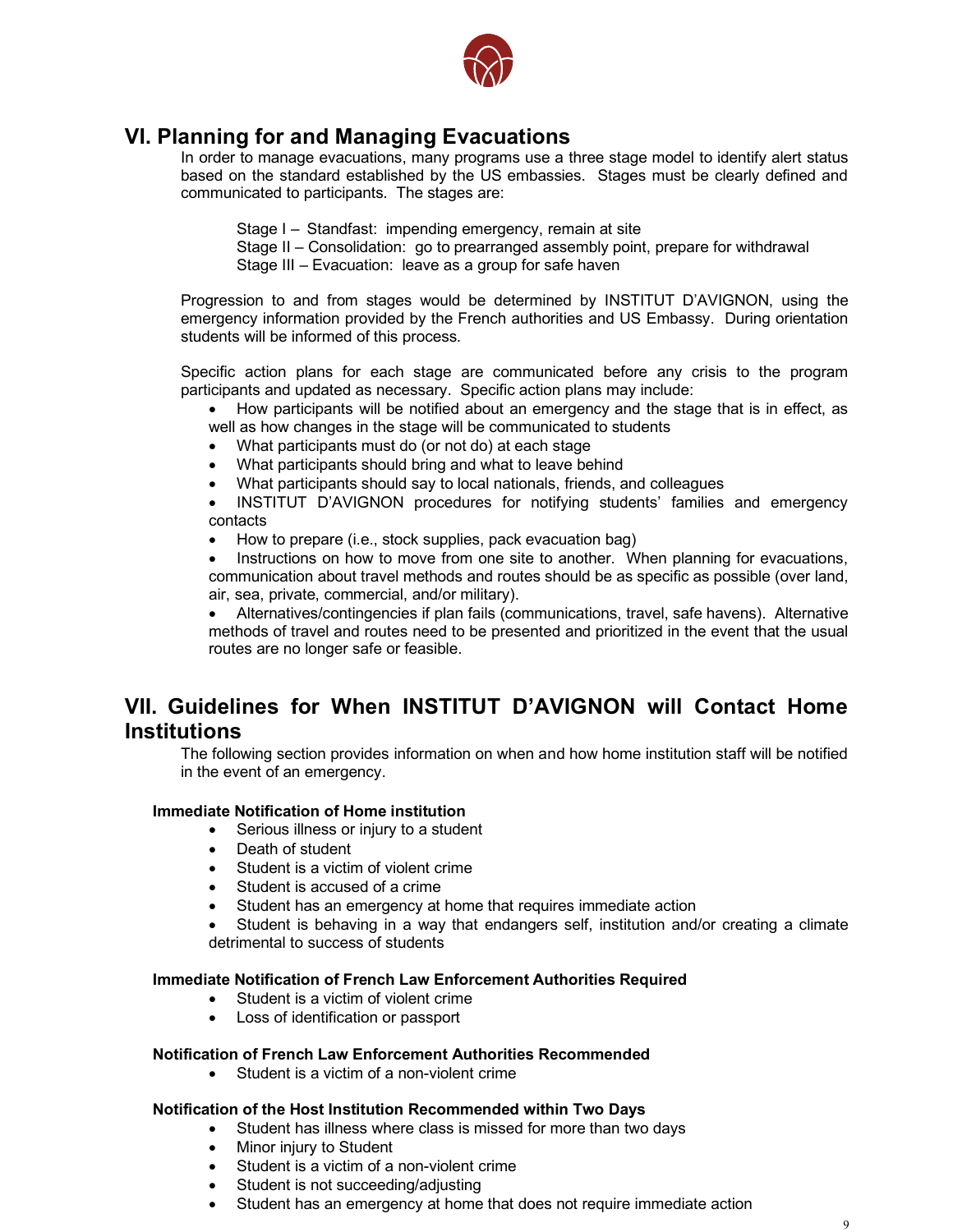

# **IX. After an Emergency**

debriefing with the student, home institution and family as appropriate. INSTITUT D'AVIGNON Once the emergency is over, a member of INSTITUT D'AVIGNON staff will be sure to provide a staff will be certain to debrief amongst themselves in order to evaluate their actions and learn from the emergency by:

**and Whiteen White** 

- Did the protocol work?
- a danger?<br>● What should have been handled differently? • Are there special circumstances associated with the emergency that continue to present a danger?
- 

#### *Disclaimer*

This document describes the efforts and plans made by INSTITUT D'AVIGNON (through inspiration from Academic Programs Abroad in Paris EAP) to help participants enhance their safety and to help them respond to emergency situations. Nothing in this document is a guarantee that any specific action will be taken in any given situation, nor is anything in this document a contract or part of a contract between INSTITUT D'AVIGNON and any other party. Health, safety, and recovery from emergency situations are the sole responsibilities of each individual participant.

#### *Attached:*

• Personal Emergency Action Plan (EAP) for each traveler to complete…………………page 11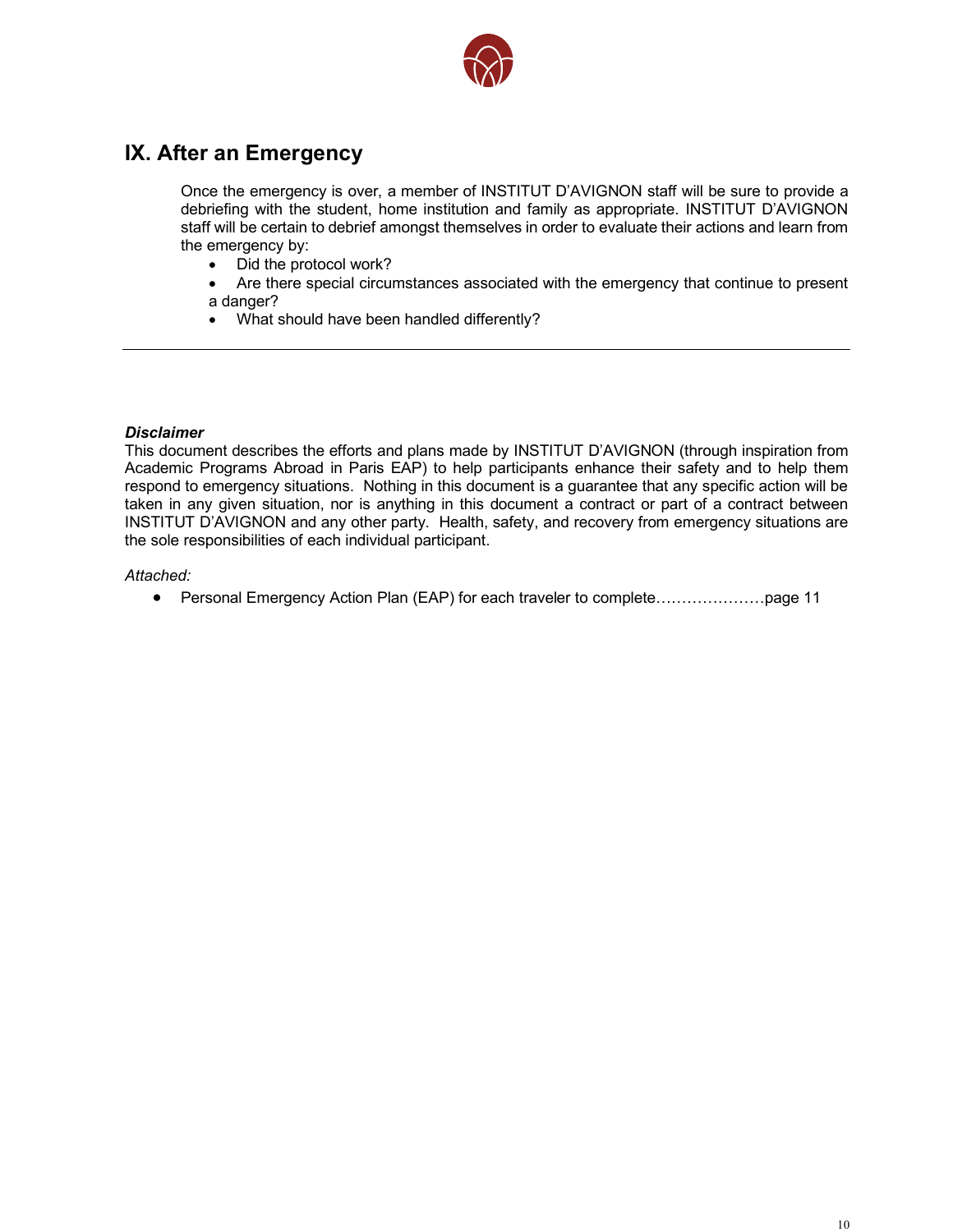

# **PERSONAL EMERGENCY ACTION PLAN: What YOU need to do to prepare!**

This guide is designed to help you better cope during a crisis. Being able to deal well with a crisis situation includes understanding your emotions, keeping yourself as safe as possible, and communicating with your emergency contacts by creating and using your personal Emergency Action Plan (EAP).

emergencies. Some ot the more common minor emergencies that students may face<br>pocketing, petty theft, illness, injury, and the consequences of alcohol or drug use. While most students experience a safe and healthy time abroad, some are forced to deal with minor emergencies. Some of the more common minor emergencies that students may face abroad include: pick-

The majority of students can protect themselves from such minor emergencies in much the same ways they<br>protect themselves from similar situations at home. However, what students consider a minor emergency here protect themselves from similar situations at home. However, what students consider a minor emergency here at home can turn into a more difficult to handle situation abroad. Small emergencies abroad can seem like larger ones due to language and communication barriers, and a lack of familiarity with foreign surroundings and legal structures.

In addition to minor emergencies, some students may also face larger emergencies abroad. Frequently, these major emergencies tend to be events out of a student's control. Some unpredictable, major emergencies that could occur abroad include: natural disasters like earthquakes and hurricanes, criminal assaults or acts of terrorism, and serious medical problems.

# **A. Things to Do Before a Crisis Occurs**

1. Create an Emergency Action Plan

The first step in crisis management is being prepared before a crisis occurs. Consider adopting a personal Emergency Planning section for how to create a personal EAP, and steps to take during an emergency. Emergency Action Plan (EAP) for yourself. Essentially, this document describes what actions to take in the event of an emergency. Your EAP could be as simple as a list of people to call in case you are hurt, along with copies of your insurance papers, passport, and names of any medications to which you are allergic. Please see the

#### 2. Why Create an EAP?

The more support networks you have during an emergency or crisis, the more likely someone will be available to help you. Also, the better prepared you are ahead of time, the better chance you have of responding effectively to a crisis abroad. Therefore, it is important to set-up support networks, and an EAP, before an emergency occurs -- before you actually need assistance. Emergencies like natural disasters and political unrest are beyond a student's control, yet many students often have an invincible "that won't happen to me" attitude. We hope students change that attitude to "if that happens to me, I will be able to keep myself healthy and safe." Emergencies abroad may also result from accidents, injuries, and physical or mental health problems. Creating an EAP is a good first step towards keeping yourself healthy and safe in the event of an emergency or crisis abroad.

#### 3. Who Needs a Copy of Your EAP?

Give copies of your EAP to your contacts abroad, and leave copies with appropriate contacts at home, which may include several family members and friends. Make sure to always keep a copy on hand for yourself as well. You should consider giving your EAP to the following contacts:

In the U.S.: Your primary home emergency contact (Power of Attorney) Family members/relatives/guardian Selected friend (s) Your home campus global education office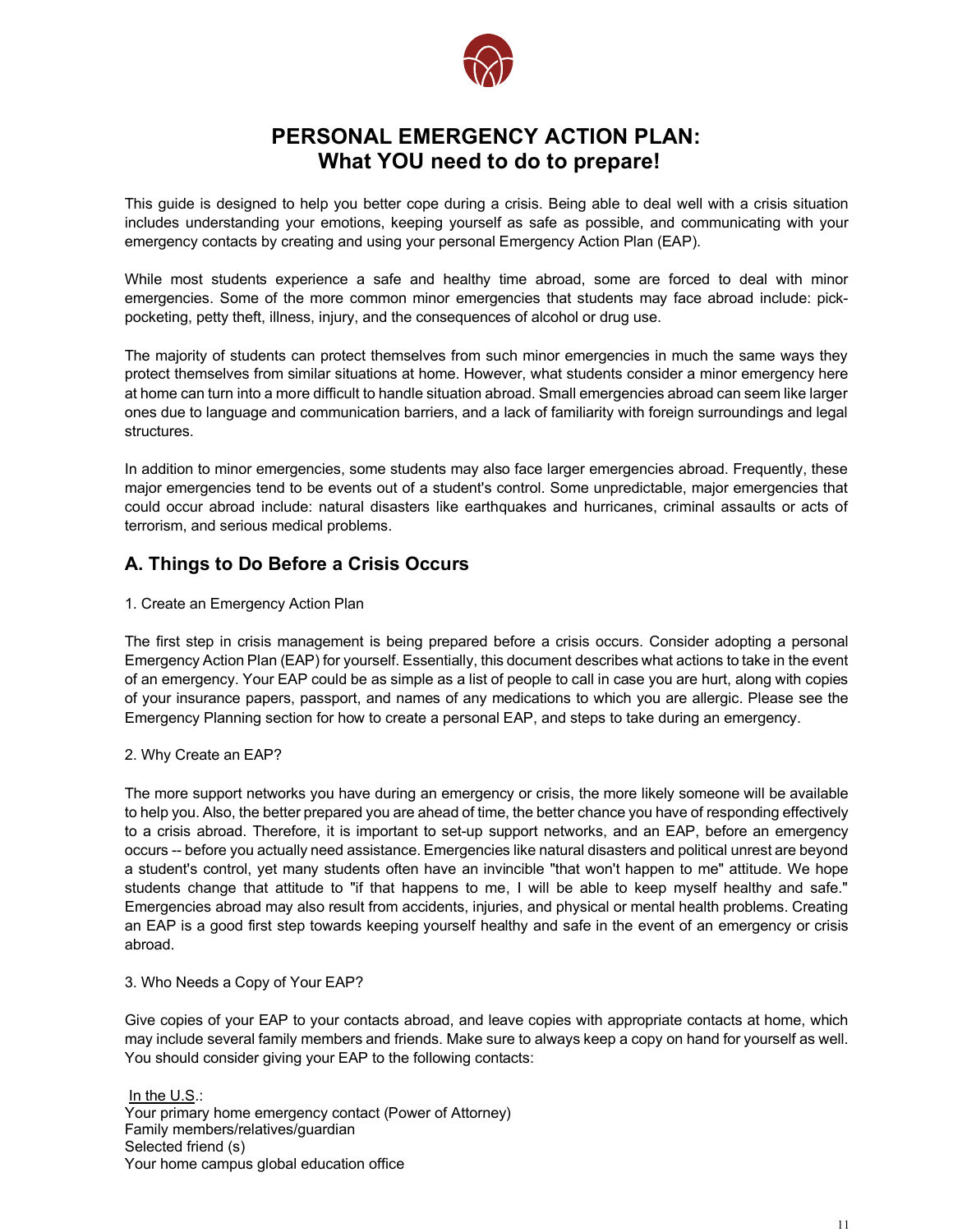

Abroad: Your primary abroad emergency contact: INSTITUT D'AVIGNON Staff Home-stay family member(s) Friends or family abroad Yourself

4. How to Create an EAP

**Logotype in the contract of the contract of the contract of the contract of the contract of the contract of the contract of the contract of the contract of the contract of the contract of the contract of the contract of t** Getting to You: Ideally, you need to develop detailed written directions so that someone at INSTITUT D'AVIGNON would be able to locate you in the event of an emergency. You may want to draw visual aids or maps in addition to writing out instructions.

<u>Getting Yourself Out:</u> Then, try to develop detailed instructions for yourself, showing possible routes from your<br>place of residence, internship, university, INSTITUT D'AVIGNON office to a safe place. You may also want t Getting Yourself Out: Then, try to develop detailed instructions for yourself, showing possible routes from your include other places that you frequent, including shops, restaurants, metro stations, nightclubs, etc. You may want to draw visual aids or include a copy of a map in addition to writing out instructions.

Things to Consider: Remember, elevators may not function, and electric doors may not open in the event of an emergency; make sure to map out escape routes in which you take the stairs (or wheelchair ramps) rather than elevators. Consider carrying a small flashlight with you at all times in case the lights go out and you need to find your way through dark hallways or stairwells. Phone lines may also go down, so don't rely on calling someone to come pick you up. Have your Emergency/First Aid Kit available to take with you.

make sure you listen to the instructions for what will happen next. As everyone deals with a crisis differently it is important to create a balance between what INSTITUT D'AVIGNON can do for you in an emergency and what INSTITUT D'AVIGNON's role: As you are studying abroad as part of an organized program you should follow the provided action plan for designated emergency meeting points, respond to counting of participants to and you will need to do for yourself.

Initially, contact you in case of an emergency and to assist you in case you lose your passport, etc. To better Registration with the Embassy: Before you leave the US or when you arrive, register with the U.S. Consulate or Embassy in the country where you will be studying (if you are not a U.S. citizen, register with the embassy/consulate of your home country). Registering with the Consulate or Embassy will make it easier for enable them to assist you, it is suggested that you sign the privacy release form when you register.. For US residents https://travelregistration.state.gov/ibrs/ui/

Statistics to Know: Research statistics about the frequency of natural disasters, political turmoil, terrorism, technology disruptions (like power outages) in the countries in which you will be traveling outside of France. Be sure to ask the INSTITUT D'AVIGNON staff for advice as they know a great deal about travel in Europe and Northern or Sub-Saharan Africa. Prior to departure or immediately upon arrival, you should identify appropriate medical facilities in case of injury abroad. It is important to know before traveling whether your travel insurance will pay in advance for care, or whether you will need to apply for reimbursement. In the case of injury, the U.S. Bureau of Consular Affairs can assist your family in sending you the necessary funds to pay for your medical care. In some instances they can help arrange for your transport and accompaniment back home, although they won't pay for this.

Complete and Carry the Grey Emergency Card: Fill it in at orientation. When needed, you can write additional important information on the back. Send a copy to your U.S. emergency contacts, with your abroad emergency contacts, and keep a copy with you at all times.

# **B. During and After a Crisis**

1. Understanding Your Emotions - In response to a crisis, you may experience the following range of emotions. These feelings are normal responses to a difficult situation:

Disbelief, Fear, Anger, Anxiety/Panic, Difficulty Concentrating, Denial, Worry/Concern, Stress, Excitement, Depression, Shock, Etc.

2. Making Yourself Feel Safer - There are some things you can do to calm your emotions and make yourself feel safer in an emergency/crisis situation. The following list gives some tips on how to maintain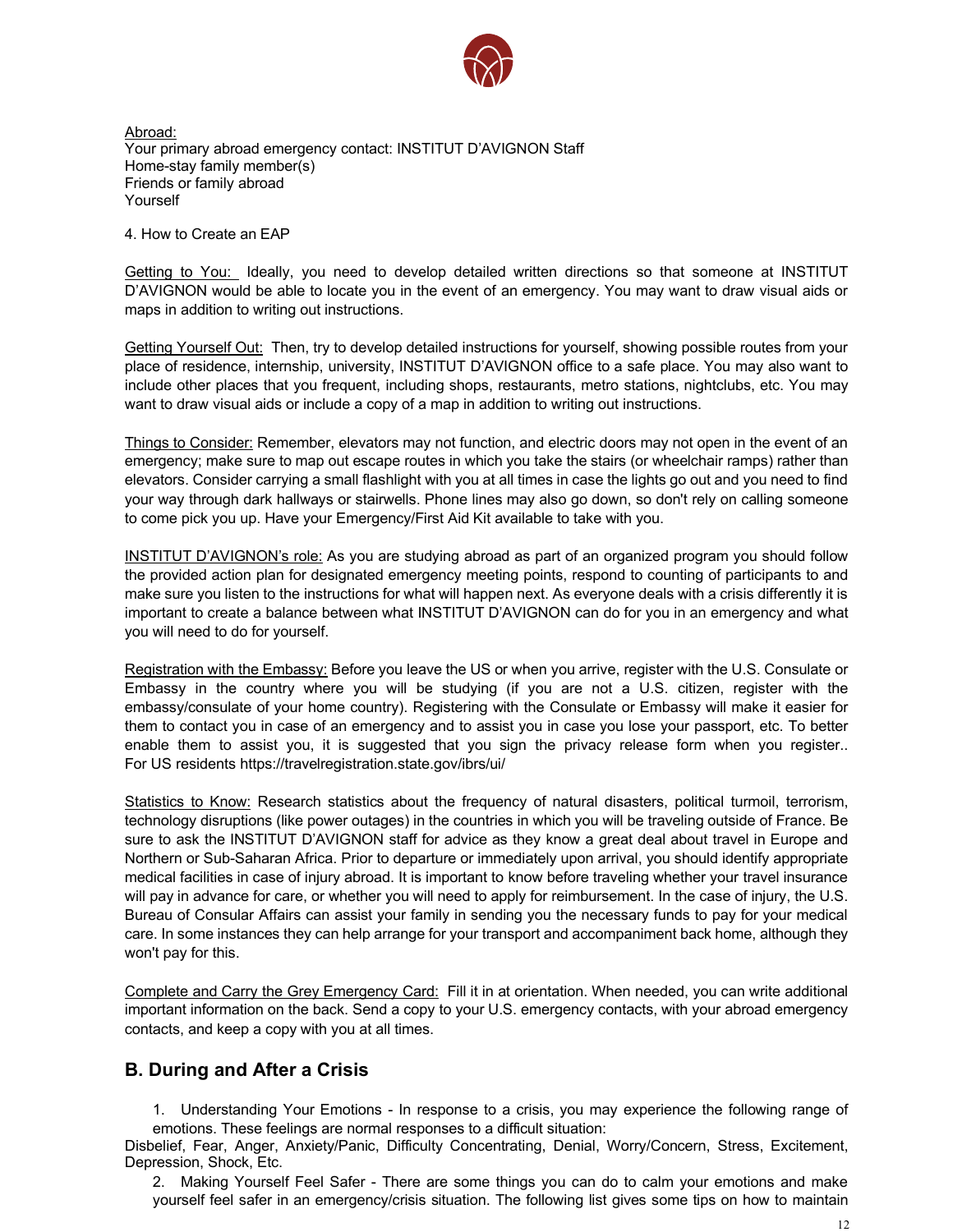

your physical safety and mental health during a crisis:

- Realize your feelings are normal
- Find/make a safe environment
- Maintain a basic self-care regimen (shower, shave, get dressed, exercise, etc.)
- Avoid confrontation, both physical and verbal
- Take one step at a time
- Assess what you can and cannot control
- Ask for help
- Create a support network

3. The Phases of Crisis - The Peace Corps outlines the main phases of crisis, as well as common symptoms that may affect you during each phase as follows:

**Phase 1:** The initial phase when a crisis/emergency first occurs; may include a state of alarm, mobilization, and action.

Physical Effects—rapid heart rate, difficulty breathing, sweating, nausea, diarrhea, etc.

Emotional/Behavioral Effects—excitement, anxiety, fear, irritability, denial, helplessness, confusion, hyper-activity, immobilization, etc.

Phase 2: The aftermath of a crisis/emergency, which can involve everything from clean-up to war, and can last anywhere from days to years.

Physical Effects—fatigue, lack of energy, insomnia, post-traumatic stress disorder, weight gain/loss etc. Emotional/Behavioral Effects—depression, sadness, guilt, anger, mood swings, grief, flashbacks, poor concentration, avoidance, etc.

 $W_{\rm eff}$  reproducing the logotype for print on colored  $\mu$ Phase 3: The recovery phase, when victims begin the transition back to what their regular routines were like before the crisis occurred.

Physical Effects—return of energy, normal sleep and appetite patterns, return to a healthy weight etc. Emotional/Behavioral Effects—stabilization of moods, feelings of joy/pleasure, improved thinking/working,<br>contalizing activity of interesting states (lighting at socializing, return of interest/passions/hobbies, etc.

or writing emergency preparedness directions/steps, consider asking yourself the following series of questions. 4. Know What To Do - Knowing the answers to the questions below can be a good first step in helping to keep you safer in an emergency by creating a personal EAP. If you need help drawing a map, finding escape routes You should really try to include answers to all of these questions in your personal EAP:

Know Where to Go Where should you go first in an emergency, and what method of transportation will you use to get there? Be aware of all your emergency transportation options. Know the numbers for the following: Airport, Bus Station, Train Station, Metro Station, Rent-a-Car, Boat/Ferry/Port Authority

Know Your Emergency Contact Information Be sure to consult INSTITUT D'AVIGNON's booklet for Emergency contact location(s) and information: France's 911 equivalent

US Embassy In Avignon Police Fire Hospital 24-Hour Assist/Insurance Hotline

Who will you call first, second, third, etc. in an emergency? Do your emergency contacts have each others' phone numbers so they can communicate and relay information about you to each other? What are some alternate ways of communicating with your emergency contacts? Who would you like those assisting you to contact in the event of your illness, injury, incarceration, kidnapping, etc…? Do all of your emergency contacts know what your wishes are in the event of your serious injury or death? Where does your nearest emergency contact live, and how fast can you get to her/him?

Back-up Plan/Special Conditions If the situation does not permit you to follow the original emergency plan, what is the back-up plan (Plan B)? Are there any other special conditions to consider which are unique to your situation (i.e. weather conditions/hazards in Avignon or your region of travel, a personal physical handicap, poor public transportation or phone service in your area…)?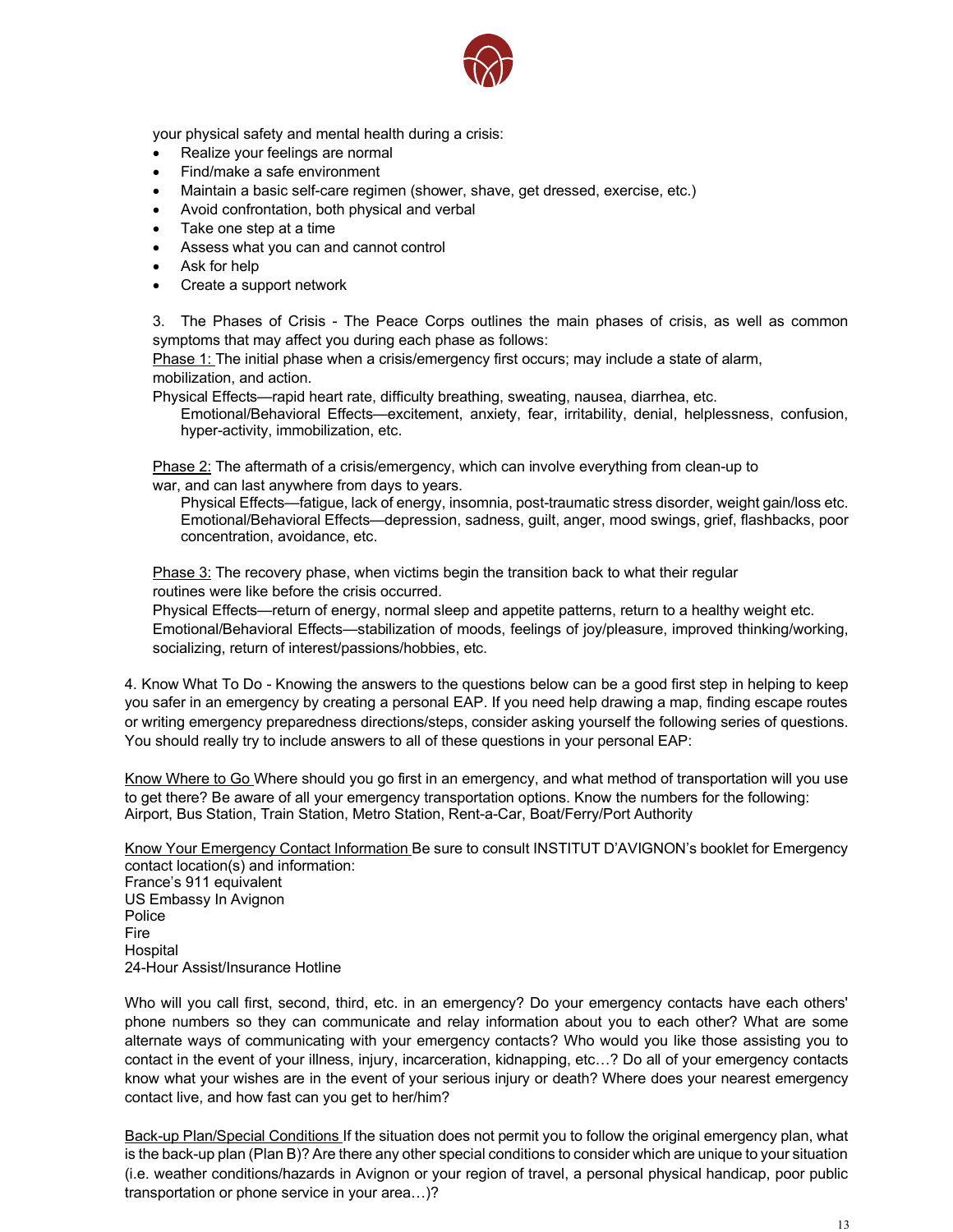

Emergency Kit/Money Which items do you still need to add to your emergency first aid kit before it is fully stocked and ready? Do you have emergency cash reserves, travelers' checks, credit cards, etc. on-hand, in case you can't count on banks/ATMs, or get to a bank/ATM? Using the emergency supplies and reserve money you have set aside, for how many days would you be able to sustain yourself and what would you use each day?

Documents that should be attached to your EAP: Copies of Passport and Visa, Emergency Assistance Hotline Information, Insurance Card/Information, Area Maps/Safe Routes, Emergency Card, Communication Sheets Traveler's Check Receipts, Information Release and Approval for Medical Emergency Care Form (contacts & care approval), Special Medical Needs Treatment Information, Power of Attorney, Home Drivers License

# **Logotype in Red C. EMERGENCY ACTION PLAN STEPS**

Print out the EAP Steps. Attach the appropriate documents and bring necessary items with you. In case of an emergency, follow the EAP Steps.

#### STEP ONE

Remain calm. Take a deep breath. You will need a clear head in order to focus on your next move.

#### STEP TWO

Assess the situation/Get Advice from INSTITUT D'AVIGNON Staff. Identify in what kind of emergency situation you find yourself. Contact INSTITUT D'AVIGNON staff for advice. An emergency/crisis can be: Personal: Accident/Injury, Death, Illness, Sexual Assault, Kidnapping, Arrest, etc. Regional: Natural Disaster, Political Uprising, Terrorist Attack, War Outbreak, etc.

#### **STEP THREE**

 $W_{\rm eff}$  reproducing the logotype for print on colored the logotype for print on colored the logotype for print on colored the logotype for  $\mu$ Take Action. Exercise good judgment. Follow your evacuation plan/written instructions/maps you have acceptod as part or your End to help remove you helm and emorgency and get you to a carefuse<br>you can get help. Remember the alternate transportation options you have available. developed as part of your EAP to help remove you from the emergency and get you to a safer location where

#### STEP FOUR

method of communication that is available, get in touch with your emergency contacts so they can help you. Get in touch. Now that you are in a safer and more stable location, update others about your situation. Using a Have them assist you in finding what you need (medical care, transport, a lawyer, etc.)

Take care of yourself. While you are waiting for your contacts to assist you, or in case you cannot reach anyone to assist you, use your emergency kit. Take out the supplies you need to keep yourself healthy (bandages, food, jacket, radio, etc). You may need additional/continuing medical care and/or personal/psychological counseling.

Keep Trying. If you cannot get a hold of anyone to help you (because phone lines are down, you are trapped, etc) don't give up. Try alternate methods of communication and transportation until you are able to reach someone. If you need to move to another location, let others know and leave a written description of where you are going.

#### STEP FIVE

Move to a more permanent location. After you have removed yourself from any immediate threat, regrouped at a safer location, and gotten in touch with your emergency contacts, you may need to move to a more permanent location for treatment/assistance. Consider your transportation options and get yourself to the appropriate location (hospital, police station, embassy/consulate, contact's home, counseling center, etc.)

#### STEP SIX

Stay in touch. Maintain contact and update your emergency contacts on your condition. Use the "communication tree" whereby your emergency contacts (i.e.: INSTITUT D'AVIGNON staff, host family) can collaborate to help you through the emergency situation (you may need to have privacy release forms in place for this to happen).

#### STEP SEVEN

Evaluate and revise your EAP. After the emergency is over, and once your condition has stabilized, evaluate your EAP and use what you've learned to revise it in case of future emergencies. Please provide feedback to your home campus and global education center about how other students might learn from your experience.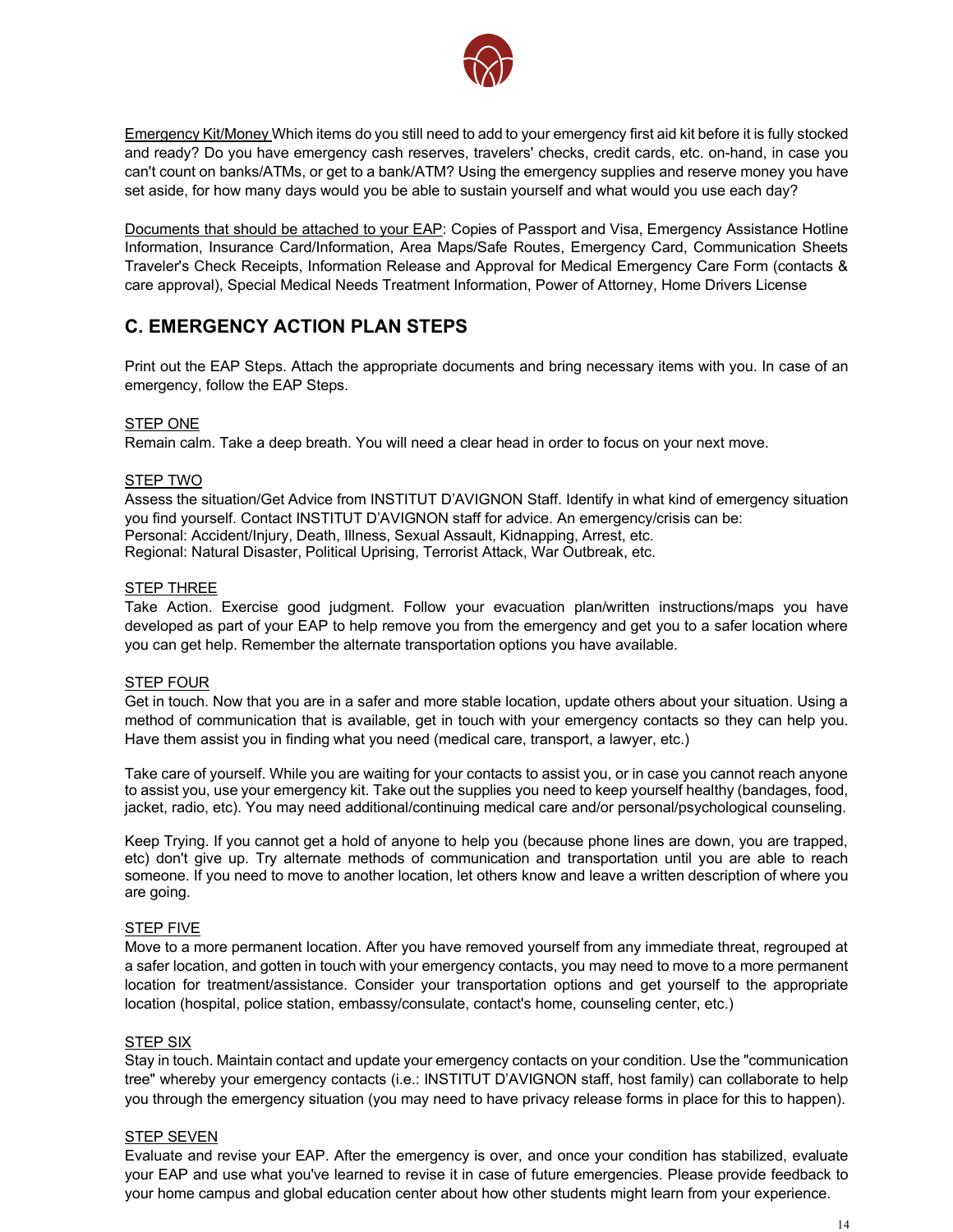

# **RESPONSIBLE STUDY ABROAD GOOD PRACTICES FOR HEALTH & SAFETY**

Excerpts from the NAFSA taskforce on Safety & Responsibility Abroad

## Responsibilities of Participants

and safety through the decisions they make before and during their program and by their day-to-<br>day choices and behaviors. In study abroad, as in other settings, participants can have a major impact on their own health day choices and behaviors.

Participants should:

- 1. Assume responsibility for all the elements necessary for their personal preparation for the program and participate fully in orientations.
- 2. Read and carefully consider all materials issued by the sponsor (INSTITUT D'AVIGNON) that relate to safety, health, legal, environmental, political, cultural and religious conditions in the host country.
- 3. Conduct their own research on the country (France) that they plan to visit with particular emphasis on health and safety concerns, as well as the social, cultural, and political situations.
- applying for or accepting a place in a program, and make available to the sponsor (INSTITUT D'AVIGNON) accurate and complete physical and mental health information and any other personal data that is necessary in planning for a safe and healthy study 4. Consider their physical and mental health, and other personal circumstances when abroad experience.
- 5. Obtain and maintain appropriate insurance coverage and abide by any conditions imposed by the carriers.
- 6. Inform parents/guardians/families and any others who may need to know about their participation in the study abroad program, provide them with emergency contact information, and keep them informed of their whereabouts and activities.
- 7. Understand and comply with the terms of participation, codes of conduct and emergency procedures of the program.
- 8. Be aware of local conditions and customs that may present health or safety risks when making daily choices and decisions. Promptly express any health or safety concerns to the program staff (at INSTITUT D'AVIGNON) or other appropriate individuals before and /or during the program.
- 9. Accept responsibility for their own decisions and actions.
- 10. Obey host-county laws (and those of the countries visited while participating in the program)
- 11. Behave in a manner that is respectful of the rights and well being of others and encourage others to behave in a similar manner.
- 12. Avoid illegal drugs and excessive or irresponsible consumption of alcohol.
- 13. Follow the program policies for keeping program staff informed of their whereabouts and well being.
- 14. Become familiar with the procedures for obtaining emergency health and legal system services in the host country.